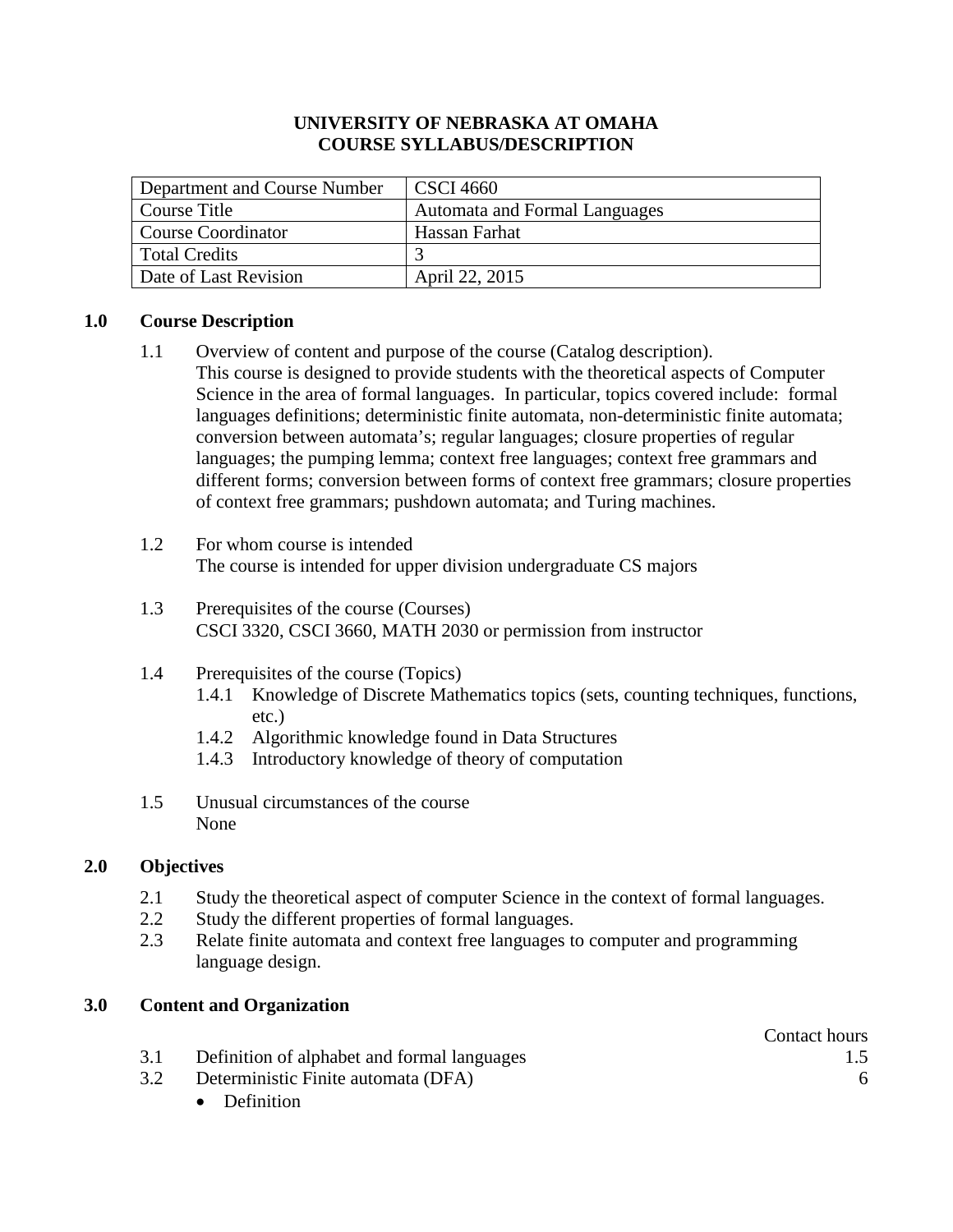|      | Construction of automata<br>$\bullet$                           |               |
|------|-----------------------------------------------------------------|---------------|
|      | Different forms (Mealy and Moore machines)                      |               |
| 3.3  | Non-Deterministic Finite Automata (NDFA)                        | 6             |
|      | Definition<br>$\bullet$                                         |               |
|      | Construction of automata<br>$\bullet$                           |               |
|      | Conversion from NDFA to DFA                                     |               |
| 3.4  | <b>Regular Languages</b>                                        | 5             |
|      | Definition<br>$\bullet$                                         |               |
|      | Regular expressions<br>$\bullet$                                |               |
|      | Construction of NDFA from regular expressions<br>$\bullet$      |               |
|      | Construction of a regular expression from NDFA<br>$\bullet$     |               |
|      | Closure properties of regular languages                         |               |
| 3.5  | The Pumping Lemma for Regular Languages                         | 5             |
| 3.6  | <b>Context Free Grammars</b>                                    | 5             |
|      | Definition<br>$\bullet$                                         |               |
|      | Construction of context free grammars<br>$\bullet$              |               |
|      | Context free languages<br>$\bullet$                             |               |
|      | Types of context free grammars (recursive, linear, etc.)        |               |
|      | Normal forms of context free grammars<br>$\bullet$              |               |
|      | Conversion to normal forms                                      |               |
| 3.7  | Pushdown automata                                               | 5             |
|      | Definition<br>$\bullet$                                         |               |
|      | Different forms of acceptance<br>$\bullet$                      |               |
|      | Conversion from grammar to automata                             |               |
|      | Conversion from automata to grammar<br>$\bullet$                |               |
| 3.8  | Closure properties of context free languages                    | 3             |
| 3.9  | The pumping lemma of context free languages                     | $\frac{2}{5}$ |
| 3.10 | Turing machines                                                 |               |
|      | Definition<br>$\bullet$                                         |               |
|      | Acceptance<br>$\bullet$                                         |               |
|      | Universal Turing machines and relation to computers             |               |
|      | The halting problem and computable and non-computable problems. |               |

# **4.0 Teaching Methodology**

4.1 Methods to be used. The primary teaching methods will be lecture, in-class demonstrations, and in-class exercises.

- 4.2 Student role in the course. The student will attend lectures and demonstration, participate in discussion on assigned readings, complete assigned homework, and complete required examinations.
- 4.3 Contact hours. Three hours per week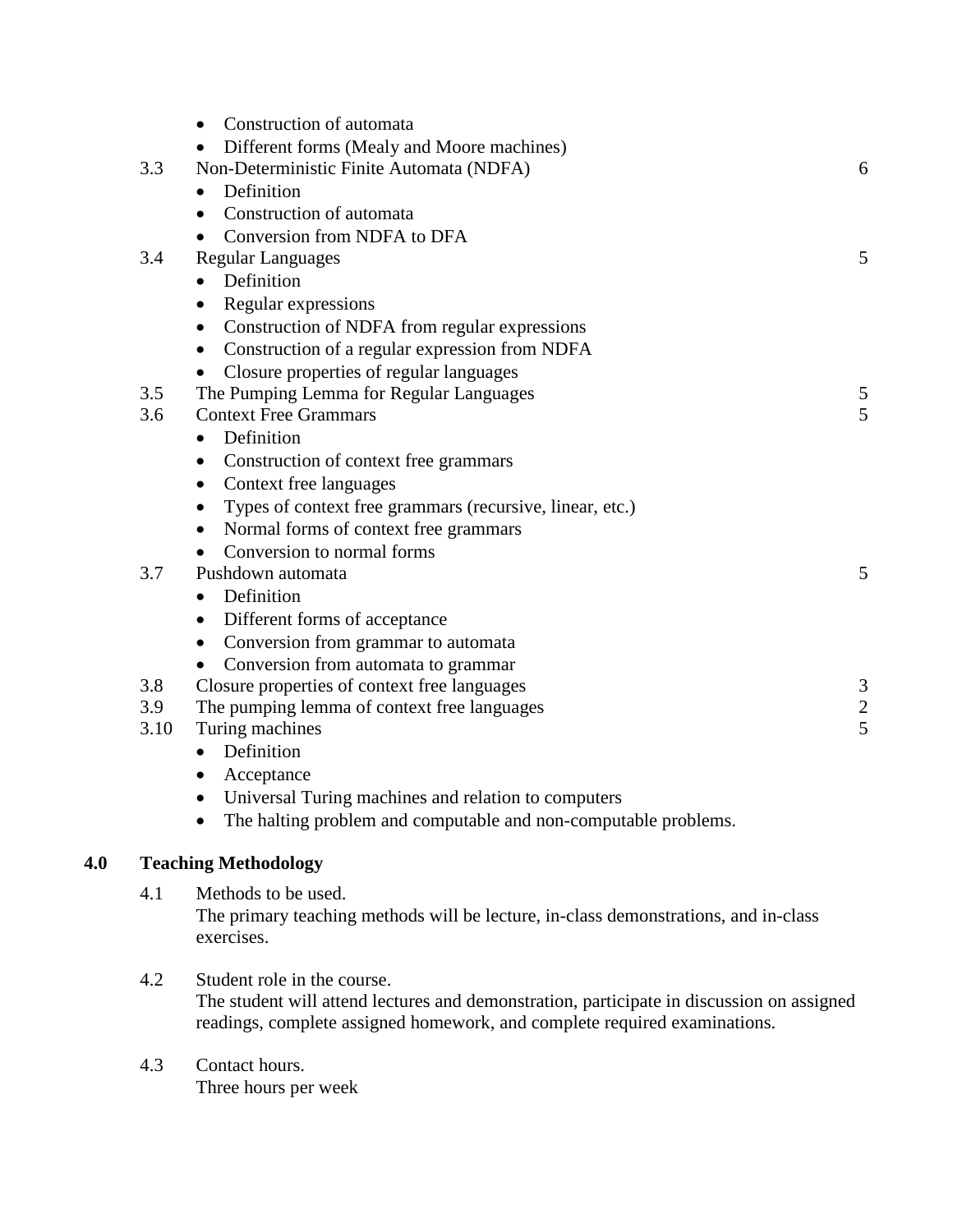### **5.0 Evaluation**

5.1 Type of student projects that will be the basis for evaluating student performance, specifying distinction between undergraduate and graduate, if applicable. For Laboratory projects, specify the number of weeks spent on each project).

Students will complete a sequence of six assignments desired to provide hands-on exposure to the theoretical topics discussed in class, and take two examinations.

5.2 Basis for determining the final grade (Course requirements and grading standards) specifying distinction between undergraduate and graduate, if applicable.

| Component     | Grading |  |
|---------------|---------|--|
| Exams         | 80%     |  |
| Assignments   | 15%     |  |
| Participation | 5%      |  |

5.3 Grading scale and criteria.

| Points  | Grade |
|---------|-------|
| 97-100% | A+    |
| 93-96%  | A     |
| 90-92%  | А-    |
| 87-89%  | B+    |
| 83-86%  | в     |
| 80-82%  | в-    |
| 77-79%  | C+    |
| 73-76%  | C     |
| 70-72%  | င-    |
| 67-69%  | D+    |
| 63-66%  | D     |
| 60-62%  |       |

#### **6.0 Resource Material**

- 6.1 Textbooks and/or other required readings used in course.
	- 6.1.1 Introduction to Automata Theory, Languages, and Computation,  $3<sup>rd</sup>$  edition, by John E. Hopcroft, Rajeev Motwani, & Jeffrey D. Ullman, Addison Wesley, 2007
- 6.2 Other suggested reading materials, if any.
- 6.3 Other sources of information.
- 6.4 Current bibliography of resource for student's information.
	- 6.4.1 Languages and Machines: An Introduction to the Theory of Computer Science,  $3^{\text{rd}}$ edition, by Thomas A. Sudkamp, Addison Wesley, 2005.
	- 6.4.2 Automata, Computability and Complexity: Theory and Applications, by Rich, Prentice Hall, 2008.
	- 6.4.3 An Introduction to Formal Languages and Automata, by Peter Linz, Jones and Bartlett Publishing, 2000.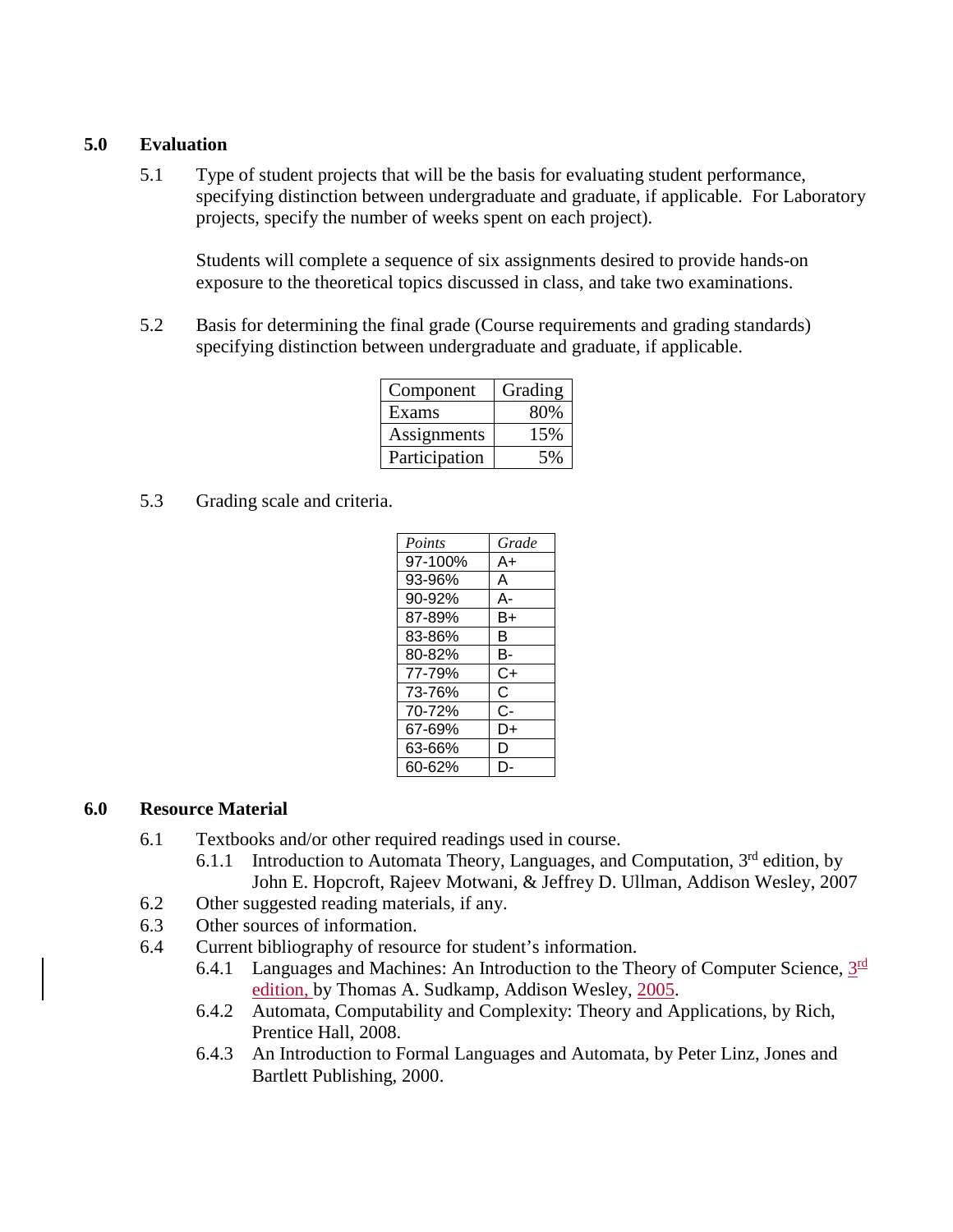- 6.4.4 Languages and Machines: An Introduction to the Theory of Computer Science, 3<sup>rd</sup> edition, by Sudkamp, Addison Wesley, 2006.
- 6.4.5 Theory of Computing: A Gentle Introduction, by Efim Kimber & Carl A. Smith, Prentice Hall, 2000.
- 6.4.6 Theory of Computation: Formal Languages, Automata, and Complexity, by J. Glenn Brookshear, Benjamin Cummings, 1989.
- 6.4.7 Elements of the Theory of Computation, by Harry R. Lewis & Christos Papadimitriou, Prentice Hall, 1997.
- 6.4.8 Introduction to the Theory of Computation, by Michael Sipser, Brooks/Cole Publishing Company, 1996.
- 6.4.9 Logic and Language Models for Computer Science, by Hamburger & Richards, Prentice Hall, 2002.
- 6.4.10 Introduction to Computability, by Frederick C. Hennie, Addison Wesley, 1977.
- 6.4.11 Computability and Complexity: From a Programming Perspective, by Neil D. Jones, MIT Press, 1997.
- 6.4.12 Language and Automata Theory and Applications: 9th International Conference, LATA 2015, Nice, France, March 2-6, 2015.
- 6.4.13 Elements of Computation Theory, by Arindama Singh, Springer 2014.
- 6.4.14 Finite Automata, Their Algebras and Grammars: Toward a Theory of Formal Expressions, By Richard Buchi and Dirk Stiefkes, Springer 2012.

# **1.0 Computing Accreditation Commission Category Content (class time in hours):**

| <b>CSAB</b> Category                          | Core | Advanced |
|-----------------------------------------------|------|----------|
| Data Structures                               |      |          |
| <b>Computer Organization and Architecture</b> |      |          |
| Algorithm and Software Design                 |      |          |
| <b>Concepts of Programming Languages</b>      |      |          |

# **2.0 Oral and Written Communications**

Every student is required to submit at least  $\_\_0$  written reports (not including exams, tests, quizzes, or commented programs) to typically \_\_\_\_\_ pages and to make \_\_\_0\_\_ oral presentations of typically \_\_\_\_\_ minutes duration. Include only material that is graded for grammar, spelling, style, and so forth, as well as for technical content, completeness, and accuracy.

# **3.0 Social and Ethical Issues**

No coverage.

# **4.0 Theoretical content**

The course is very theoretical, the construction of the machines to recognize different languages and the study of closure properties are well founded in the theoretical aspects of Computer Science. An estimated 40 hours of the material presented is theoretical.